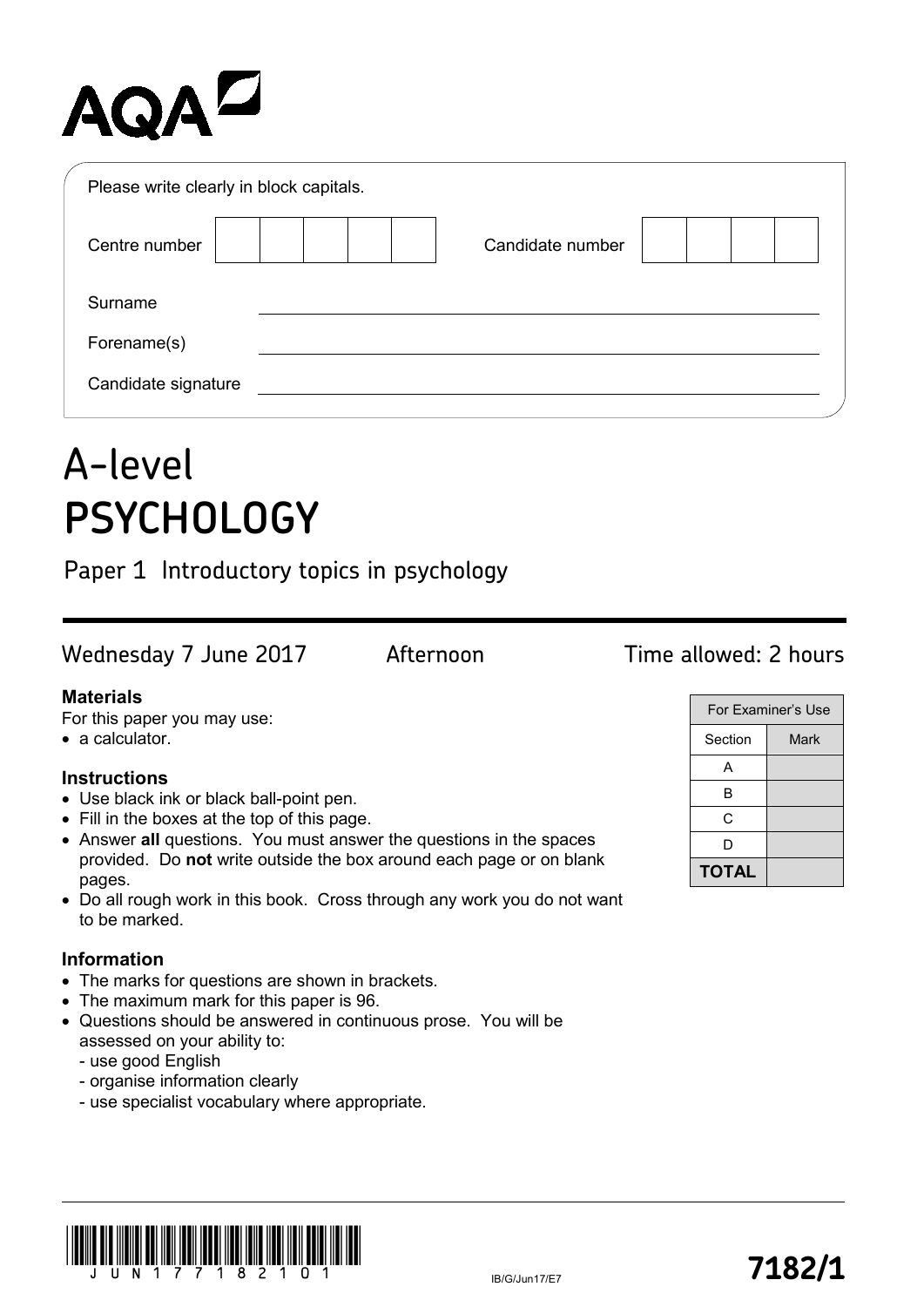|              | <b>Section A</b>                                                                                                                                                                                                                                        |
|--------------|---------------------------------------------------------------------------------------------------------------------------------------------------------------------------------------------------------------------------------------------------------|
|              | <b>Social influence</b>                                                                                                                                                                                                                                 |
|              | Answer all questions in this section.                                                                                                                                                                                                                   |
|              |                                                                                                                                                                                                                                                         |
|              | In an experiment, researchers arranged for participants to complete a very personal and<br>embarrassing questionnaire in a room with other people. Each participant was tested<br>individually. The other people were confederates of the experimenter. |
|              | In condition 1: the confederates completed the questionnaire.                                                                                                                                                                                           |
|              | In condition 2: the confederates refused to complete the questionnaire and asked to leave<br>the experiment.                                                                                                                                            |
|              | The researchers tested 15 participants in condition 1, and 15 different participants in<br>condition 2.                                                                                                                                                 |
|              | The researchers recorded the number of participants who completed the questionnaire in<br>each condition.                                                                                                                                               |
|              | Identify the type of data in this experiment. Explain your answer.<br>[2 marks]                                                                                                                                                                         |
|              |                                                                                                                                                                                                                                                         |
|              |                                                                                                                                                                                                                                                         |
|              |                                                                                                                                                                                                                                                         |
|              |                                                                                                                                                                                                                                                         |
|              |                                                                                                                                                                                                                                                         |
| $\mathbf{2}$ | Using your knowledge of social influence, explain the likely outcome of this experiment.<br>[3 marks]                                                                                                                                                   |
|              |                                                                                                                                                                                                                                                         |
|              |                                                                                                                                                                                                                                                         |
|              |                                                                                                                                                                                                                                                         |
|              |                                                                                                                                                                                                                                                         |
|              |                                                                                                                                                                                                                                                         |
|              |                                                                                                                                                                                                                                                         |
|              |                                                                                                                                                                                                                                                         |
|              |                                                                                                                                                                                                                                                         |

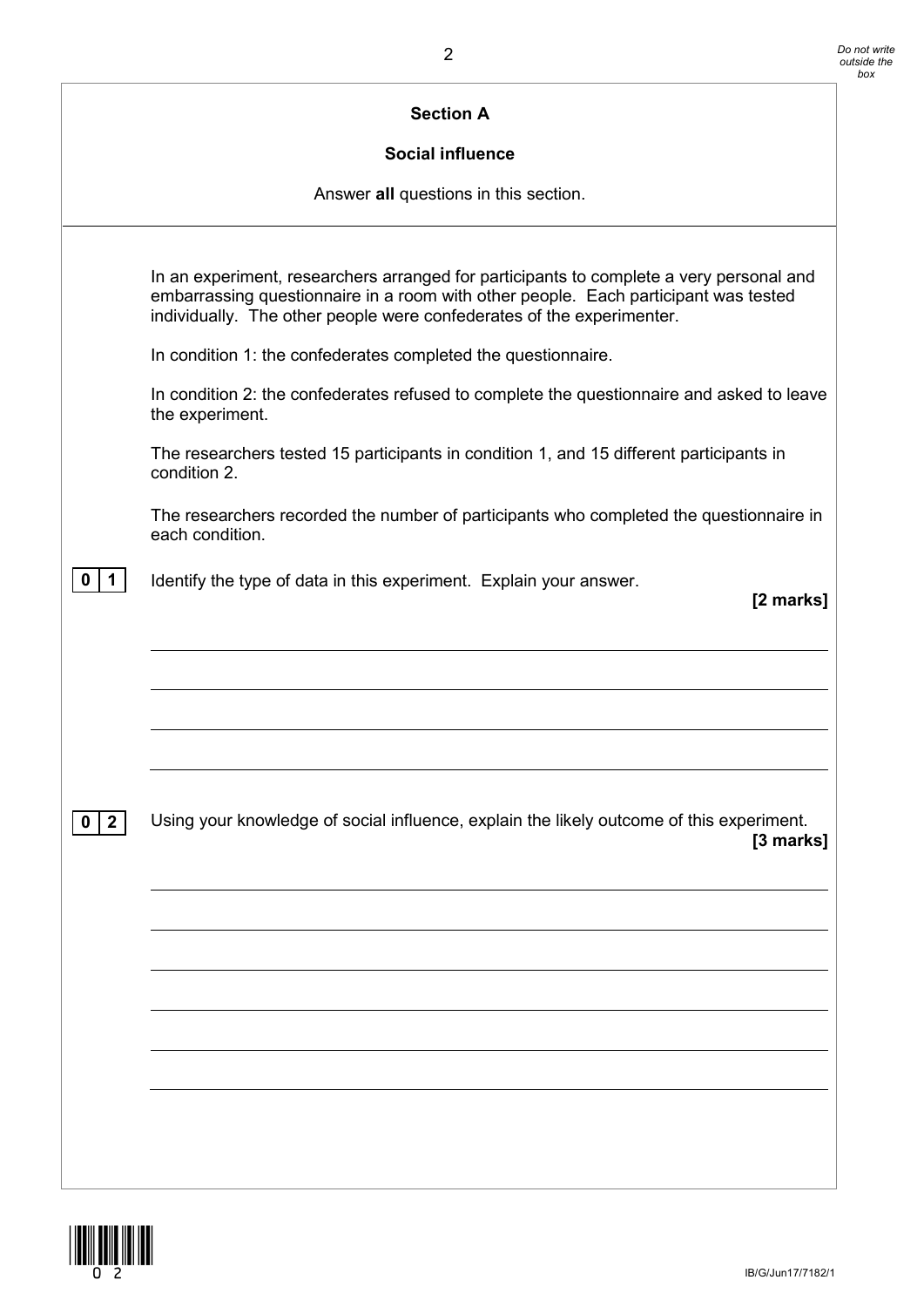|                             | For this study, the researchers had to use different participants in each condition and this<br>could have affected the results.                                |
|-----------------------------|-----------------------------------------------------------------------------------------------------------------------------------------------------------------|
| $\mathbf{3}$<br>$\mathbf 0$ | Outline one way in which the researchers could have addressed this issue.<br>[4 marks]                                                                          |
|                             |                                                                                                                                                                 |
|                             |                                                                                                                                                                 |
|                             |                                                                                                                                                                 |
|                             |                                                                                                                                                                 |
|                             | Extra space<br><u> 1980 - Jan Sterling von Berger von Berger von Berger von Berger von Berger von Berger von Berger von Berger</u>                              |
|                             |                                                                                                                                                                 |
|                             | In order to analyse the difference in the number of participants who completed the<br>questionnaire in each condition, the researchers used a chi-squared test. |
| 4<br>0                      | Apart from reference to the level of measurement, give two reasons why the researchers<br>used the chi-squared test.<br>[2 marks]                               |
|                             |                                                                                                                                                                 |
|                             |                                                                                                                                                                 |
|                             | Extra space<br><u> 1980 - John Stein, Amerikaansk politiker (</u>                                                                                               |
|                             |                                                                                                                                                                 |

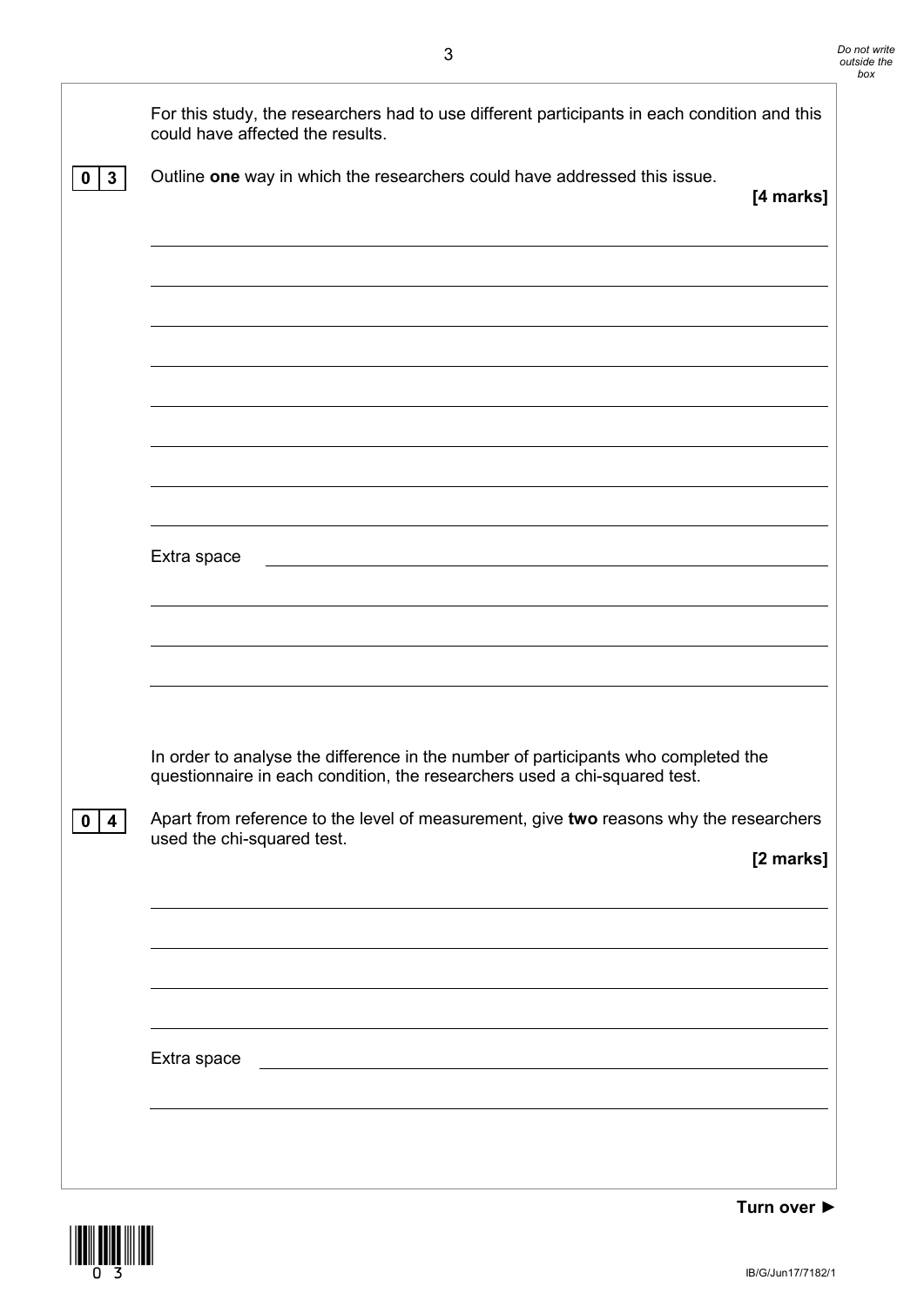The calculated value of chi-squared in the experiment described on page 2 is **3.97 Table 1: Critical values for the chi-squared test Level of significance** df 0.1 0.05 0.02 0.01 1 2.71 3.84 5.41 6.64 The calculated value of chi-squared should be equal to or greater than the critical value to be statistically significant. **0 5** With reference to the critical values in **Table 1**, explain whether or not the calculated value of chi-squared is significant at the 5% level. **[2 marks] 0 6** Discuss the authoritarian personality as an explanation for obedience. **[8 marks]**

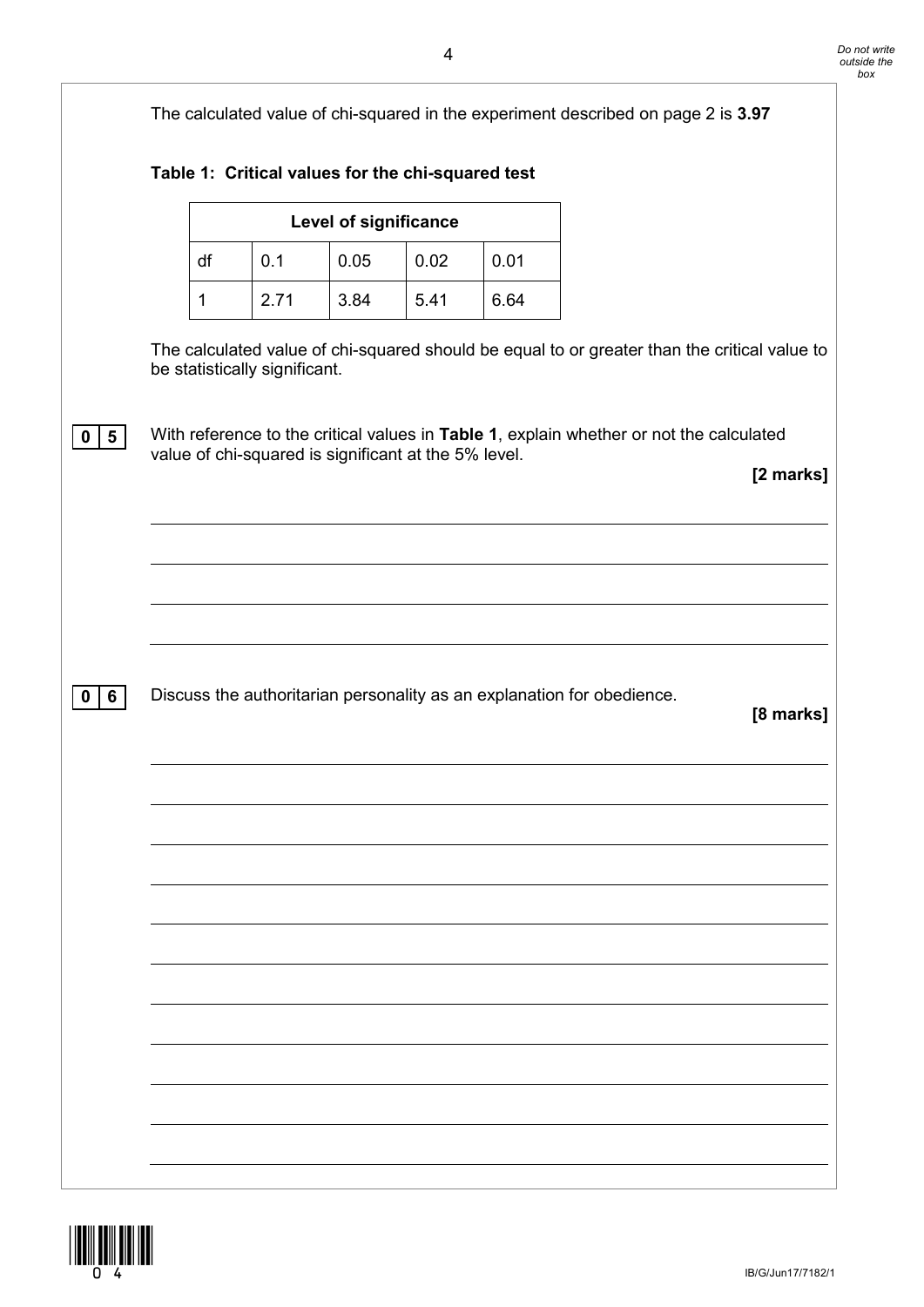| Extra space |  |  |
|-------------|--|--|
|             |  |  |

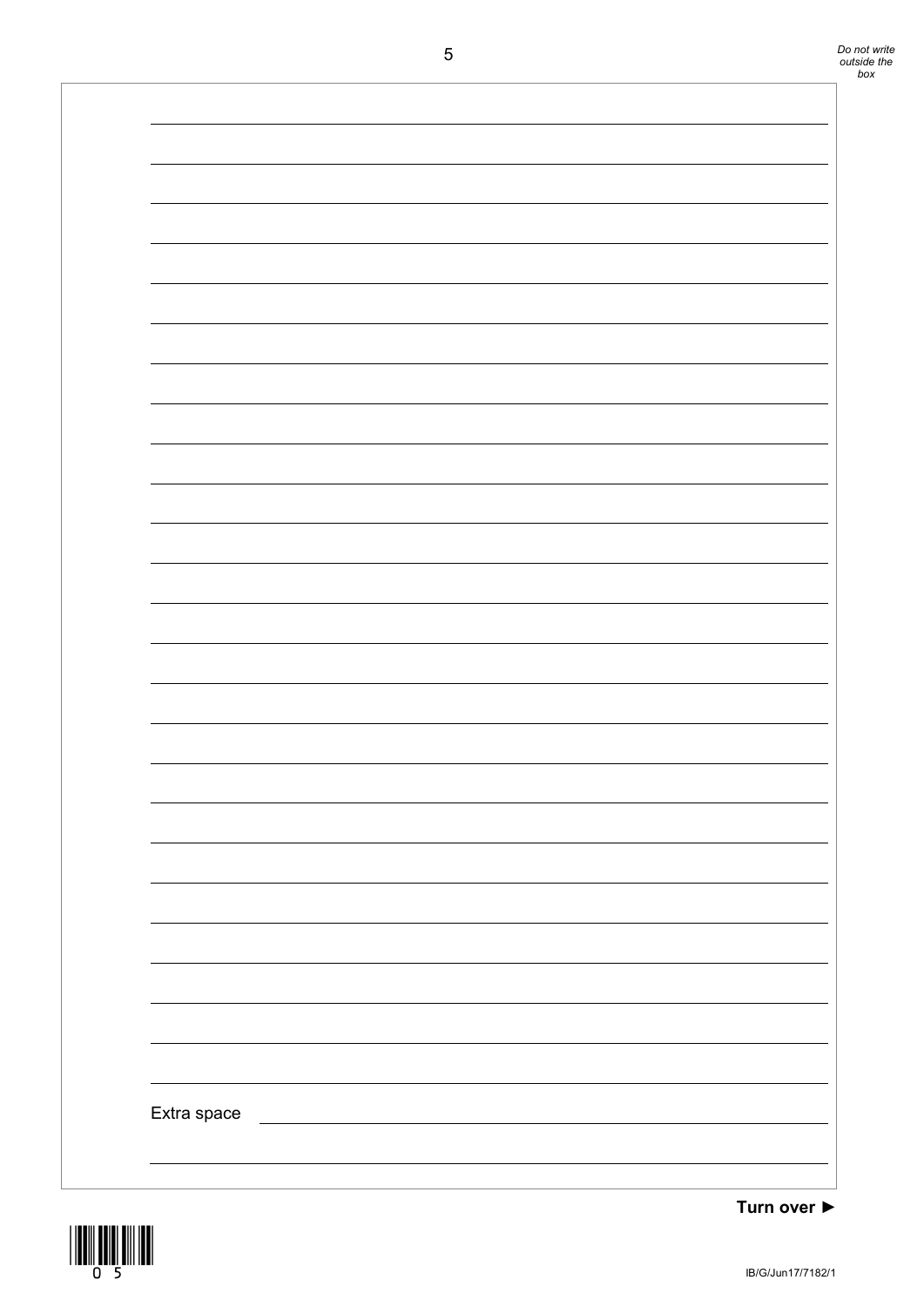**24**

| $\overline{7}$<br>$\mathbf 0$ | Outline one alternative explanation for obedience.                       |           |
|-------------------------------|--------------------------------------------------------------------------|-----------|
|                               |                                                                          | [3 marks] |
|                               |                                                                          |           |
|                               | Extra space<br><u> 1980 - Johann Barbara, martxa amerikan personal (</u> |           |
|                               |                                                                          |           |
|                               |                                                                          |           |
|                               |                                                                          |           |

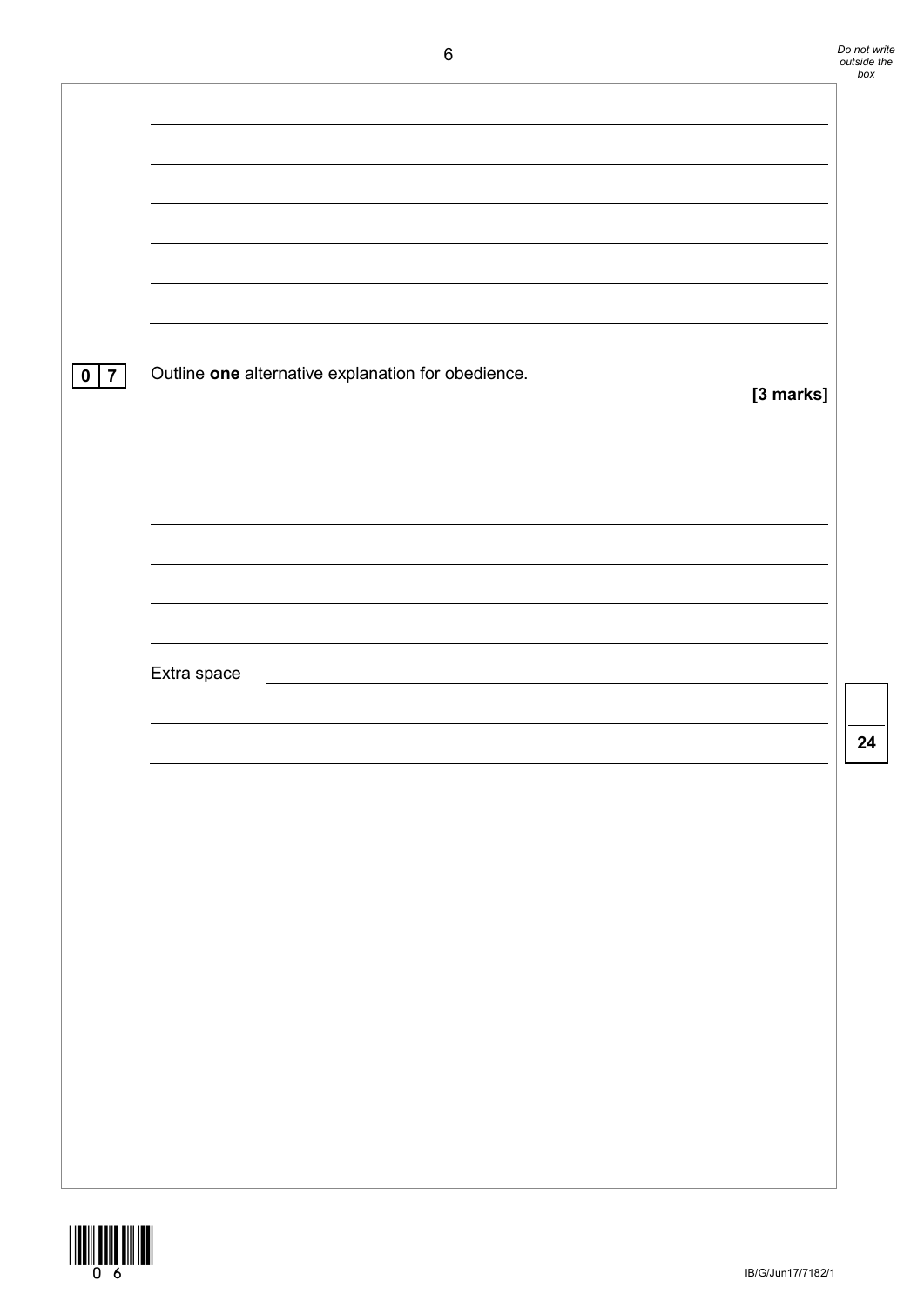|                  | <b>Section B</b>                                                         |           |
|------------------|--------------------------------------------------------------------------|-----------|
|                  | <b>Memory</b>                                                            |           |
|                  | Answer all questions in this section.                                    |           |
|                  |                                                                          |           |
|                  | Two types of long-term memory are procedural memory and episodic memory. |           |
| 8<br>$\mathbf 0$ | Explain two differences between procedural memory and episodic memory.   | [4 marks] |
|                  |                                                                          |           |
|                  |                                                                          |           |
|                  |                                                                          |           |
|                  |                                                                          |           |
|                  |                                                                          |           |
|                  |                                                                          |           |
|                  |                                                                          |           |
|                  |                                                                          |           |
|                  | Extra space                                                              |           |
|                  |                                                                          |           |
|                  |                                                                          |           |
|                  |                                                                          |           |
|                  |                                                                          |           |
|                  |                                                                          |           |
|                  |                                                                          |           |
|                  |                                                                          |           |
|                  | Turn over for the next question                                          |           |
|                  |                                                                          |           |
|                  |                                                                          |           |
|                  |                                                                          |           |
|                  |                                                                          |           |
|                  |                                                                          |           |

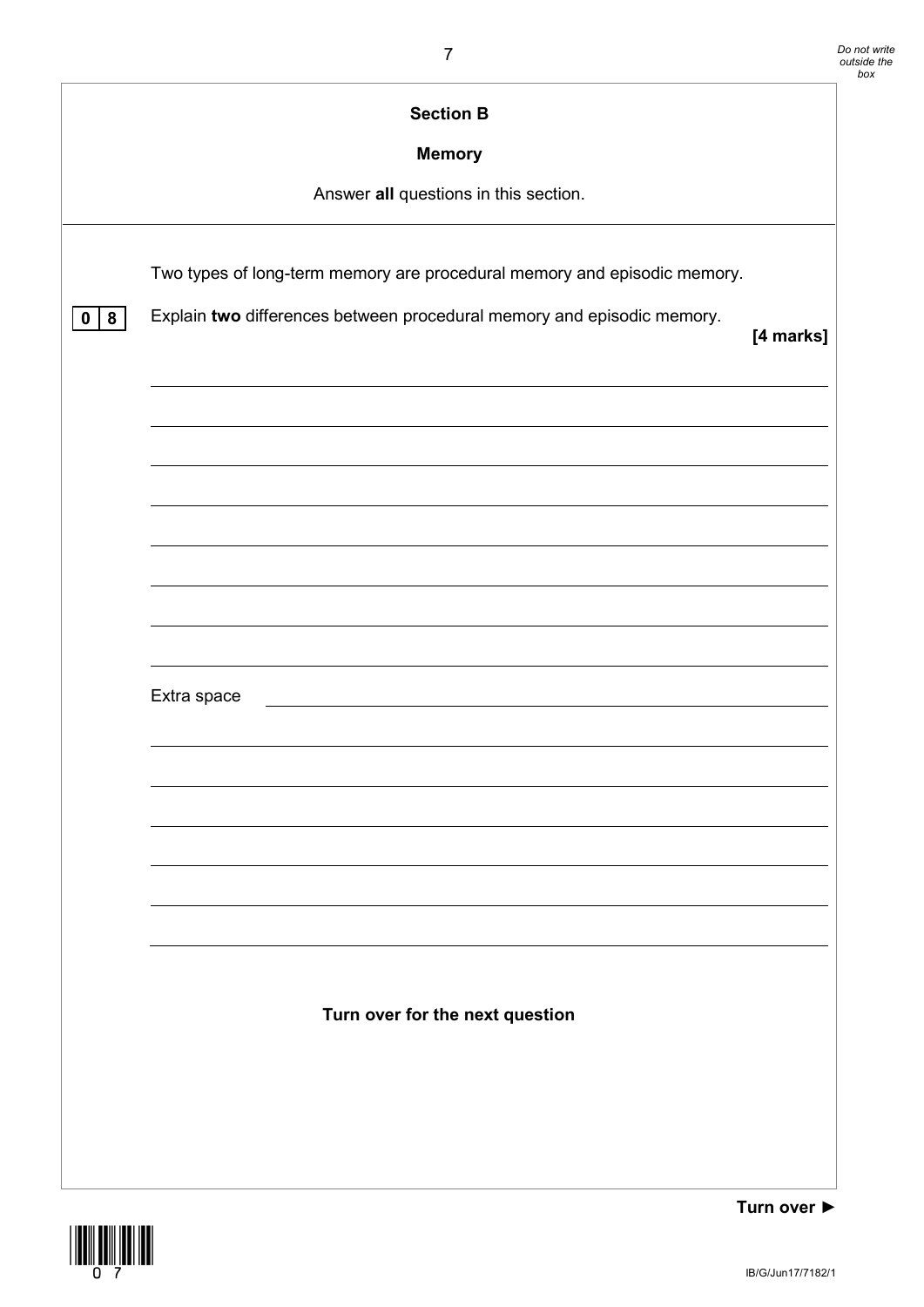In an investigation into memory, participants were presented with two different lists of words.

| List A                                               | List B                                                    |
|------------------------------------------------------|-----------------------------------------------------------|
| Flip<br>Flit<br>Flop<br>Flap<br>Flab<br>Flan<br>Flat | Huge<br>Large<br>Great<br>Giant<br>Vast<br>Mighty<br>Epic |
|                                                      |                                                           |

After seeing the lists, participants were tested on their ability to recall the words.

When tested immediately, participants found it more difficult to recall the words from List A in the correct order.

When tested after 30 minutes, participants found it more difficult to recall the words from **List B** in the correct order.

Using your knowledge of coding in memory, explain these findings.

**[4 marks]**

\*08\*

Extra space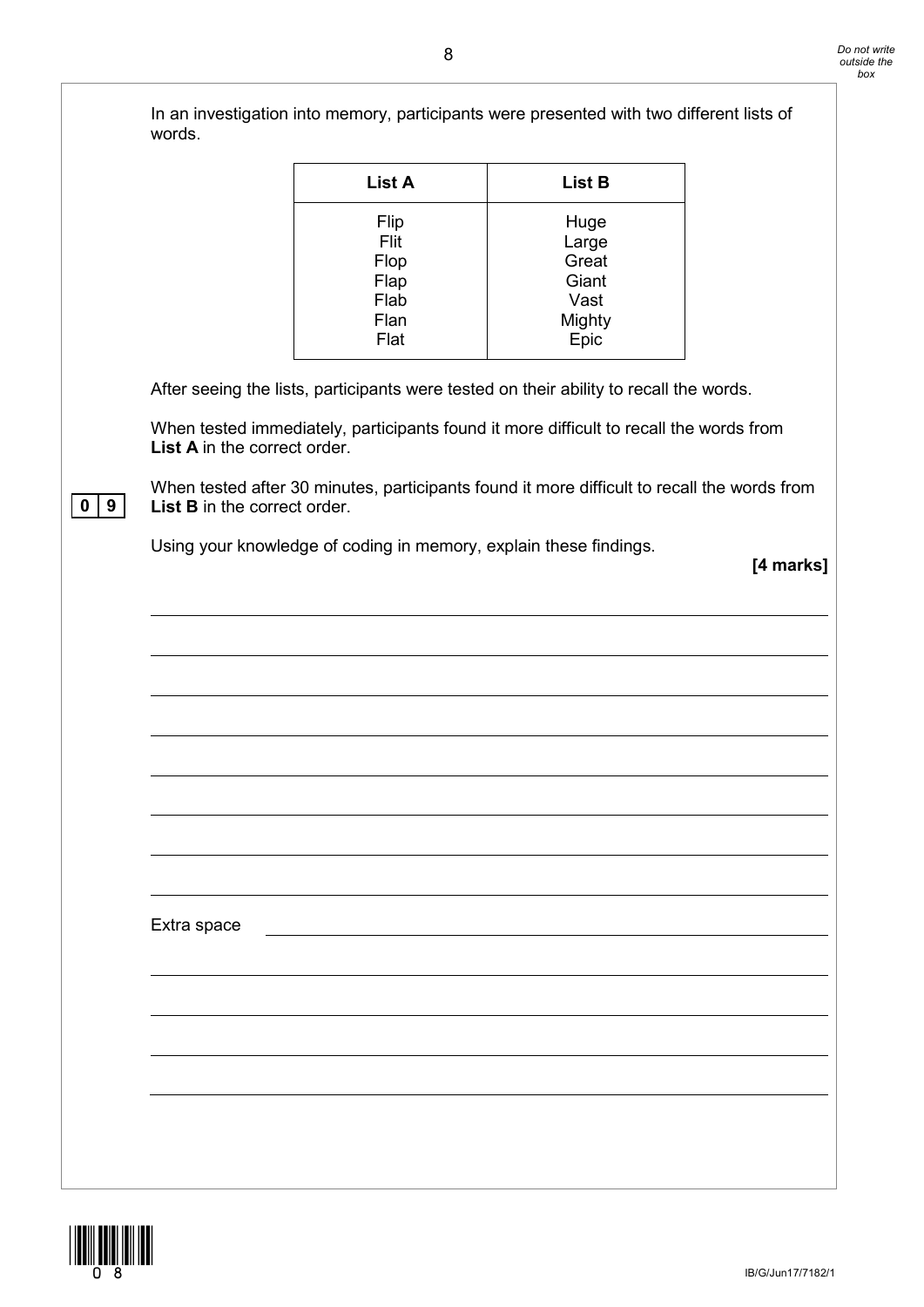#### **1 0** Outline and evaluate research (theories and/or studies) into the effects of misleading information on eyewitness testimony.

### **[16 marks]**

You may use this space to plan your answer.

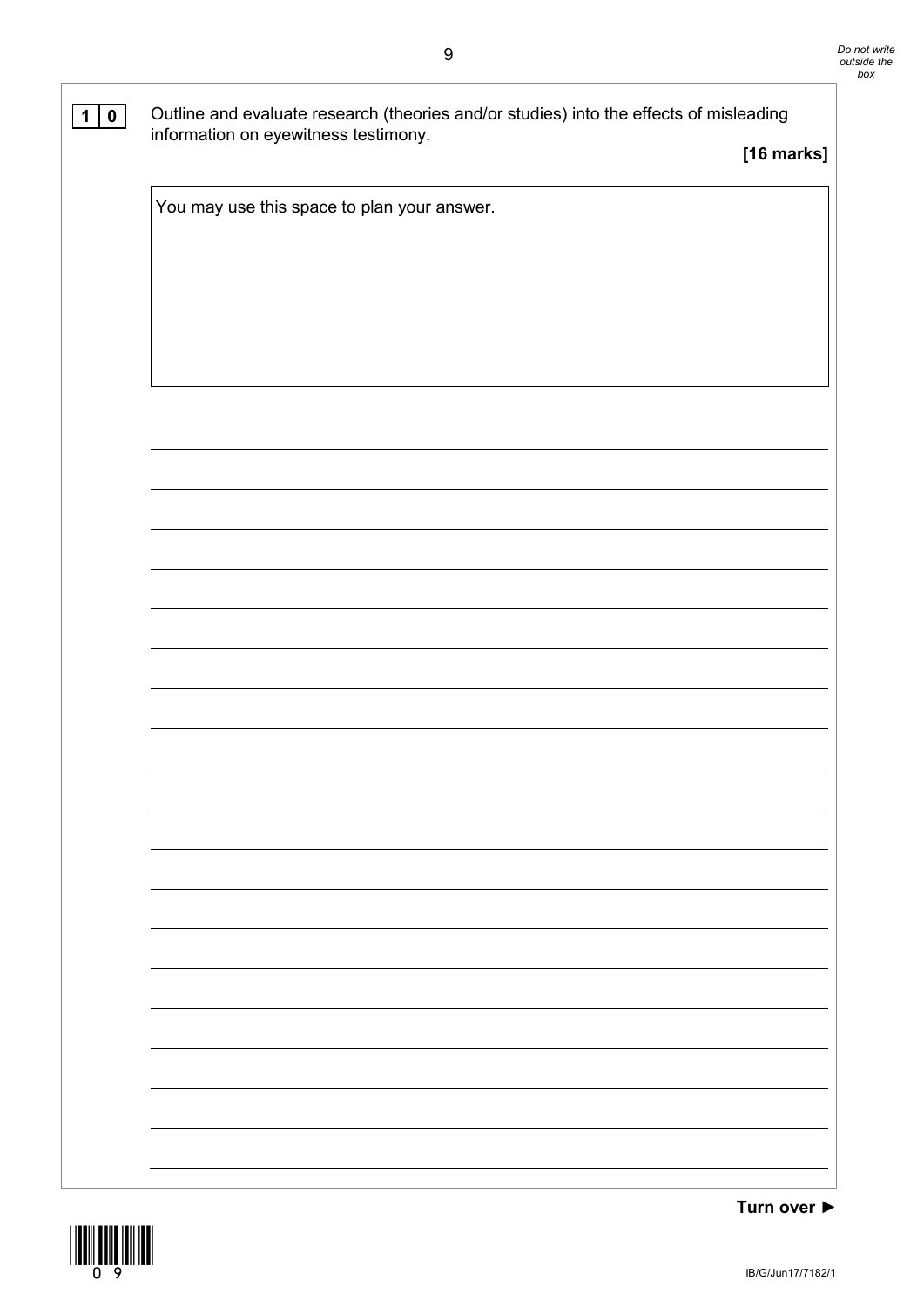

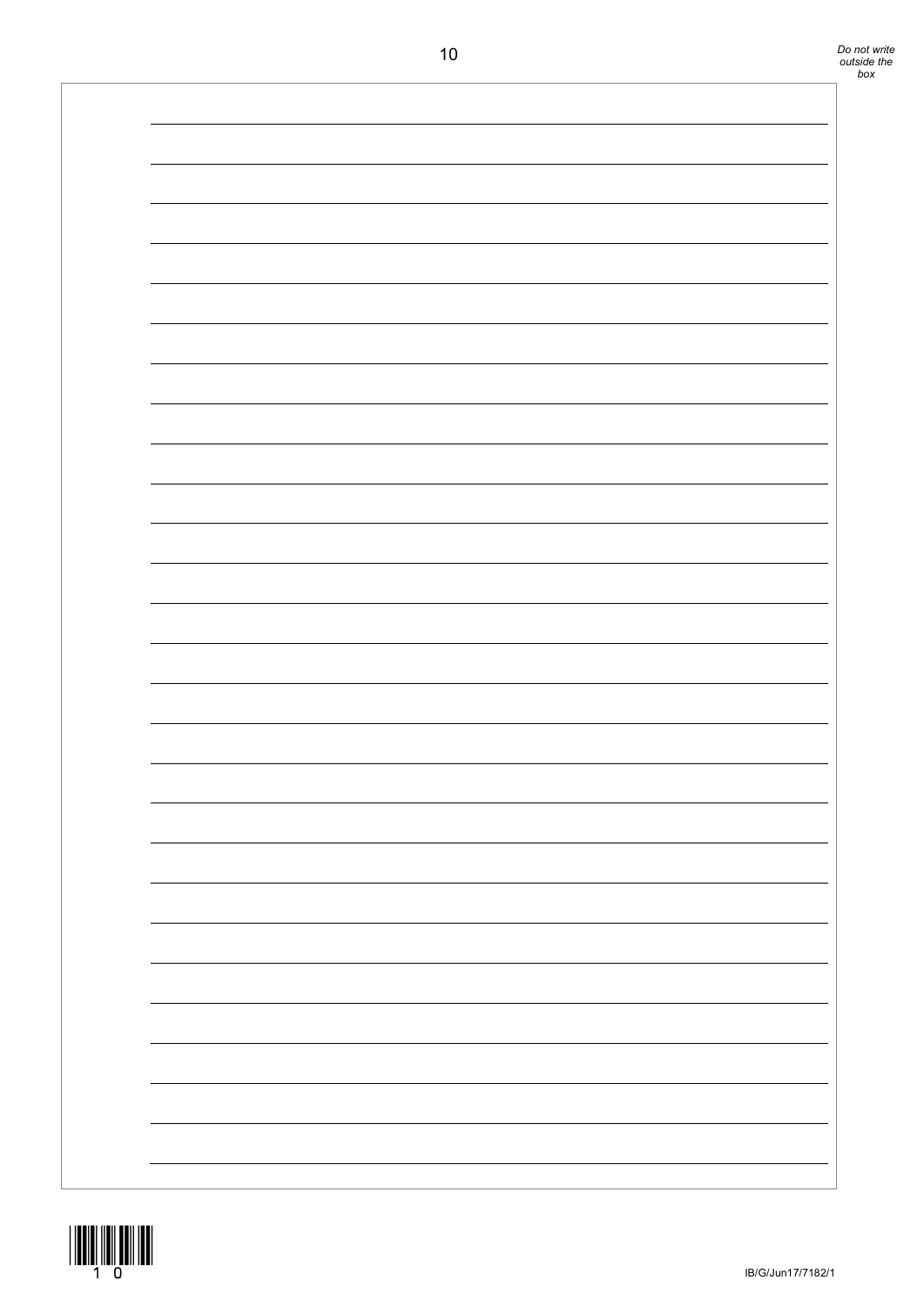| Extra space |  |  |  |
|-------------|--|--|--|
|             |  |  |  |
|             |  |  |  |
|             |  |  |  |

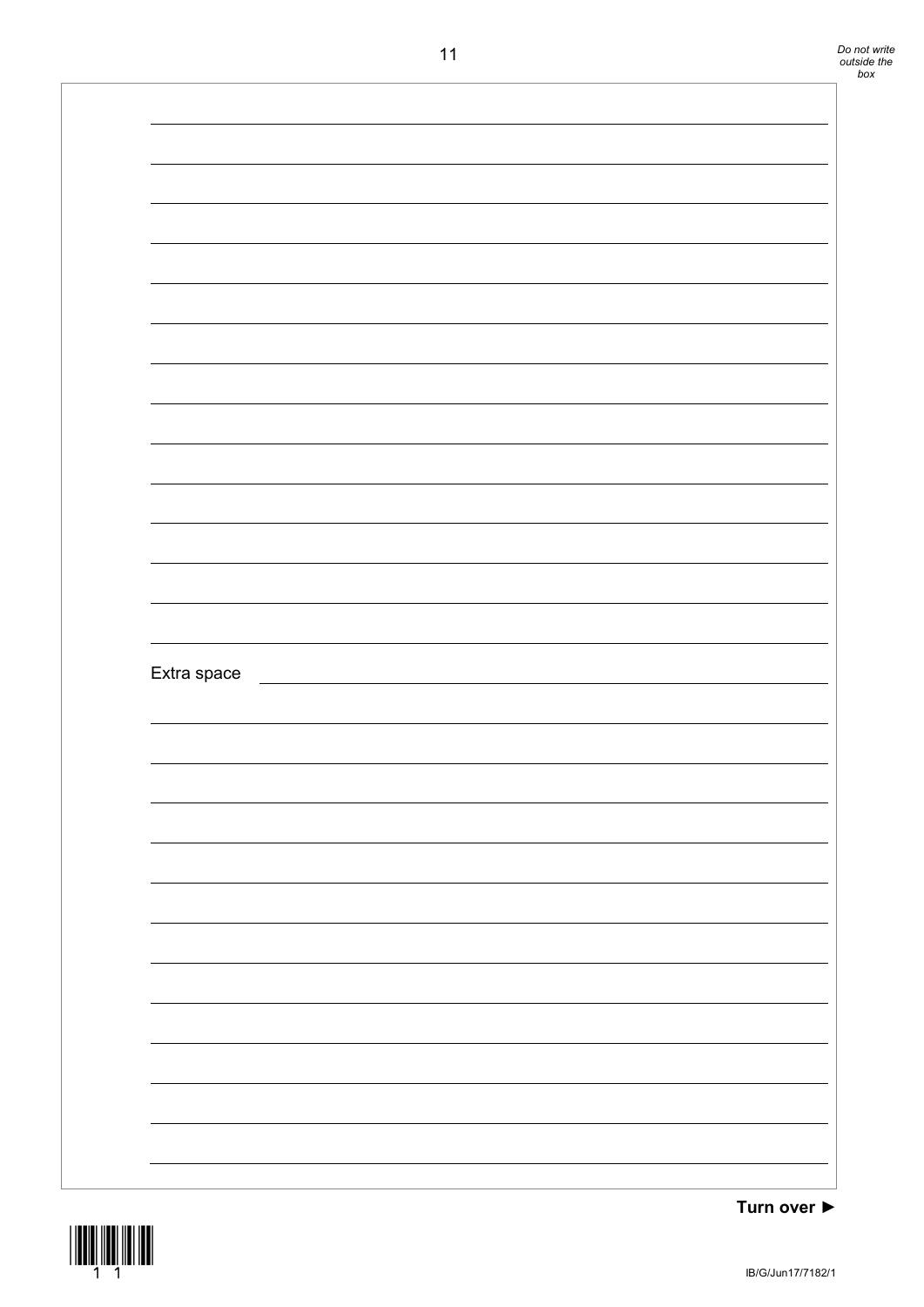

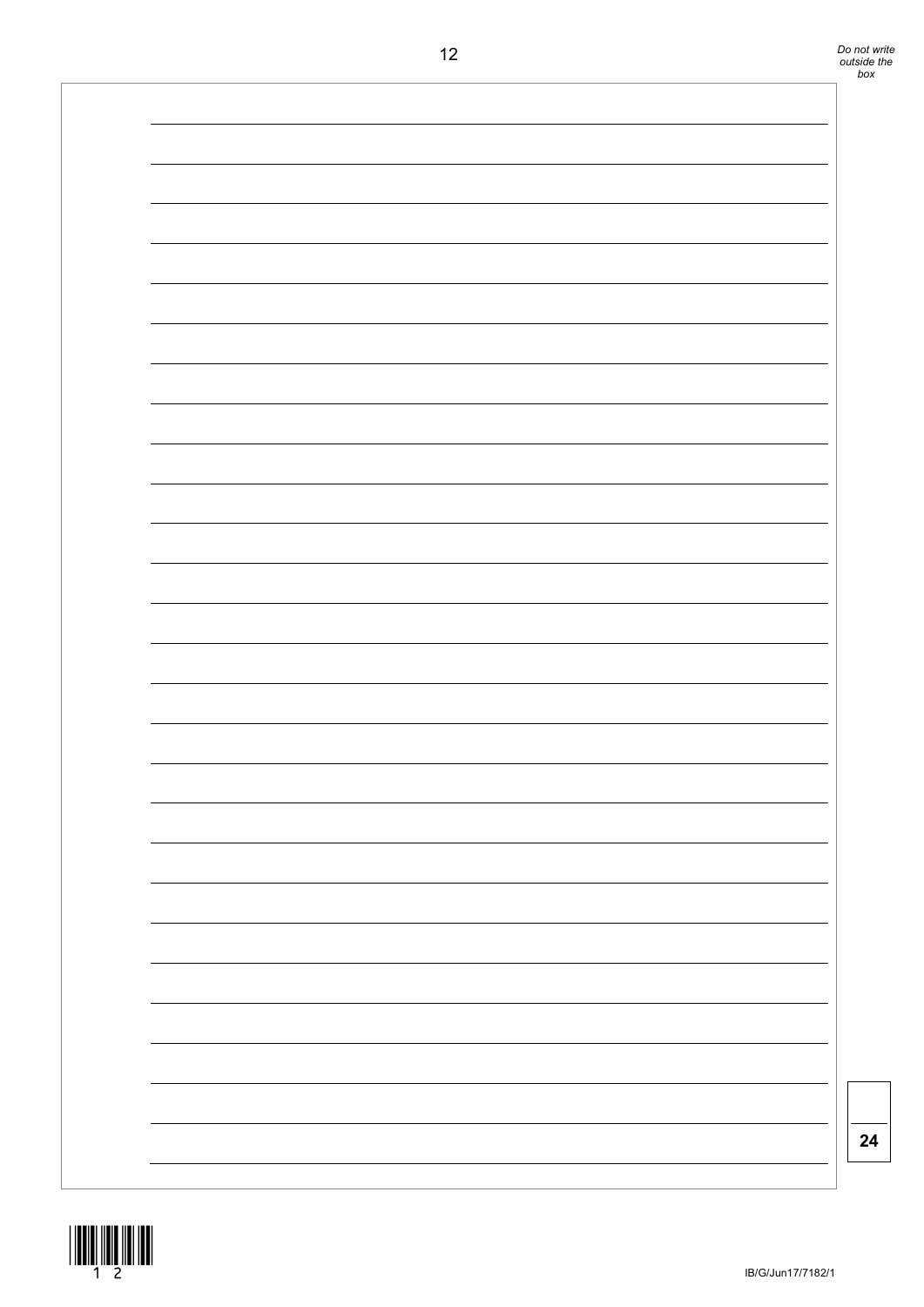|                  |                | <b>Section C</b>                                                                                                                                                                                                                                                                                                                                             |           |
|------------------|----------------|--------------------------------------------------------------------------------------------------------------------------------------------------------------------------------------------------------------------------------------------------------------------------------------------------------------------------------------------------------------|-----------|
|                  |                | <b>Attachment</b>                                                                                                                                                                                                                                                                                                                                            |           |
|                  |                | Answer all questions in this section.                                                                                                                                                                                                                                                                                                                        |           |
| select as shown. | CORRECT METHOD | For each multiple-choice question, completely fill in the circle alongside the appropriate answer.<br>$\odot$<br>Φ<br><b>WRONG METHODS</b><br>$\infty$<br>$\Rightarrow$<br>If you want to change your answer you must cross out your original answer as shown.<br>If you wish to return to an answer previously crossed out, ring the answer you now wish to |           |
|                  |                | Which two of the following are associated with an insecure-resistant attachment type?                                                                                                                                                                                                                                                                        |           |
|                  |                | Choose two from the options A, B, C, D and E.                                                                                                                                                                                                                                                                                                                | [2 marks] |
|                  | A              | Extreme stranger anxiety<br>$\circ$                                                                                                                                                                                                                                                                                                                          |           |
|                  | B              | Indifference when the mother leaves the room<br>$\circ$                                                                                                                                                                                                                                                                                                      |           |
|                  | C              | Low willingness to explore the new environment<br>$\circ$                                                                                                                                                                                                                                                                                                    |           |
|                  | D              | Moderate levels of separation anxiety<br>$\circ$                                                                                                                                                                                                                                                                                                             |           |
|                  | Е              | Obvious joy when reunited with the mother                                                                                                                                                                                                                                                                                                                    |           |
| $\mathbf{2}$     |                | Name three of the stages of attachment identified by Schaffer.                                                                                                                                                                                                                                                                                               | [3 marks] |
|                  |                |                                                                                                                                                                                                                                                                                                                                                              |           |
|                  |                |                                                                                                                                                                                                                                                                                                                                                              |           |
|                  |                |                                                                                                                                                                                                                                                                                                                                                              |           |
|                  |                |                                                                                                                                                                                                                                                                                                                                                              |           |
|                  |                |                                                                                                                                                                                                                                                                                                                                                              |           |
|                  |                |                                                                                                                                                                                                                                                                                                                                                              |           |
|                  |                |                                                                                                                                                                                                                                                                                                                                                              |           |

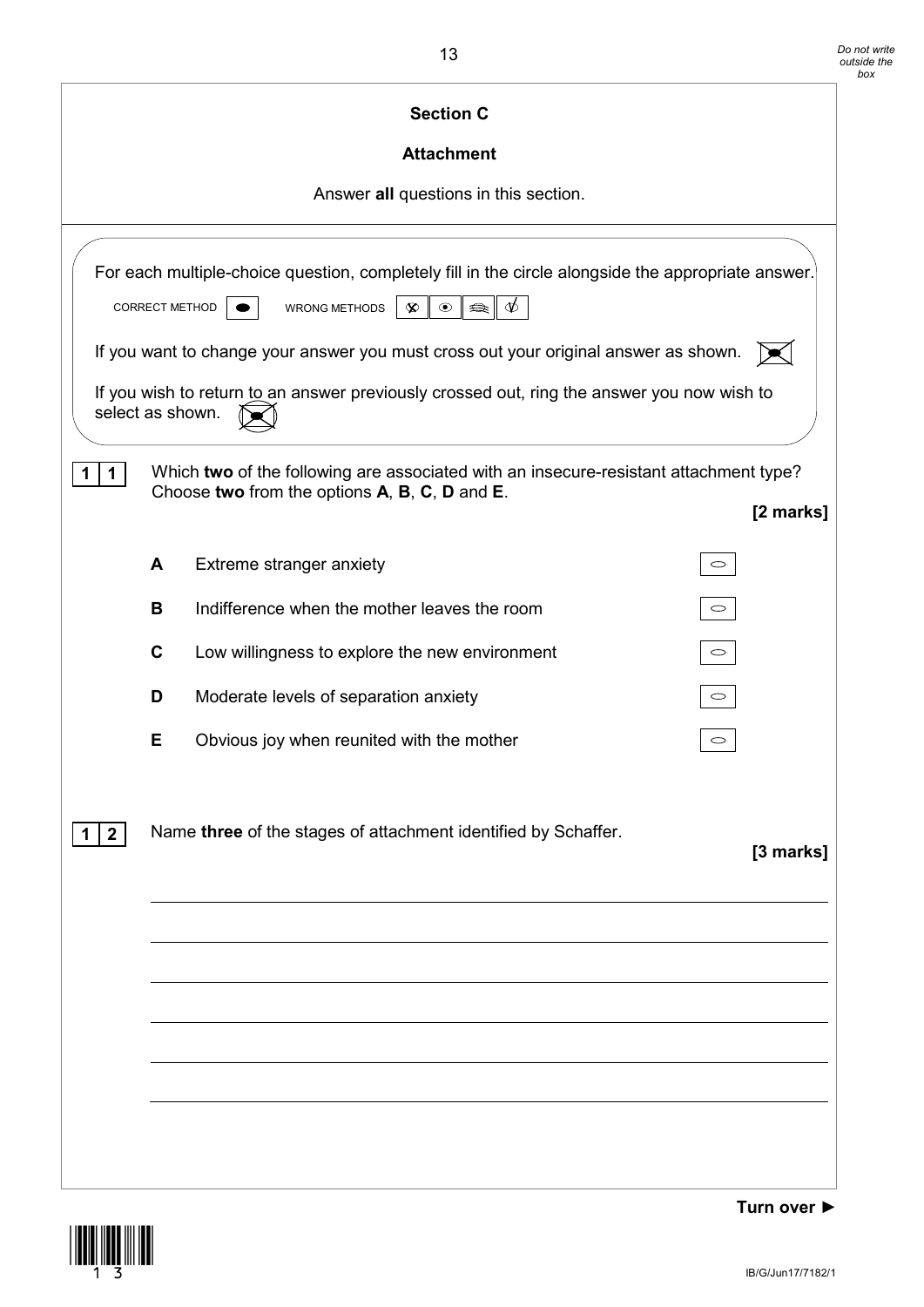| $3\phantom{a}$<br>1 | What is meant by 'reciprocity' in the context of caregiver-infant interaction?                                                                                                                                                      | [2 marks] |
|---------------------|-------------------------------------------------------------------------------------------------------------------------------------------------------------------------------------------------------------------------------------|-----------|
| 4<br>1              | Briefly evaluate research into caregiver-infant interaction.                                                                                                                                                                        | [4 marks] |
|                     |                                                                                                                                                                                                                                     |           |
|                     |                                                                                                                                                                                                                                     |           |
|                     | Extra space <u>extra space</u> and the set of the set of the set of the set of the set of the set of the set of the set of the set of the set of the set of the set of the set of the set of the set of the set of the set of the s |           |
|                     |                                                                                                                                                                                                                                     |           |
|                     |                                                                                                                                                                                                                                     |           |

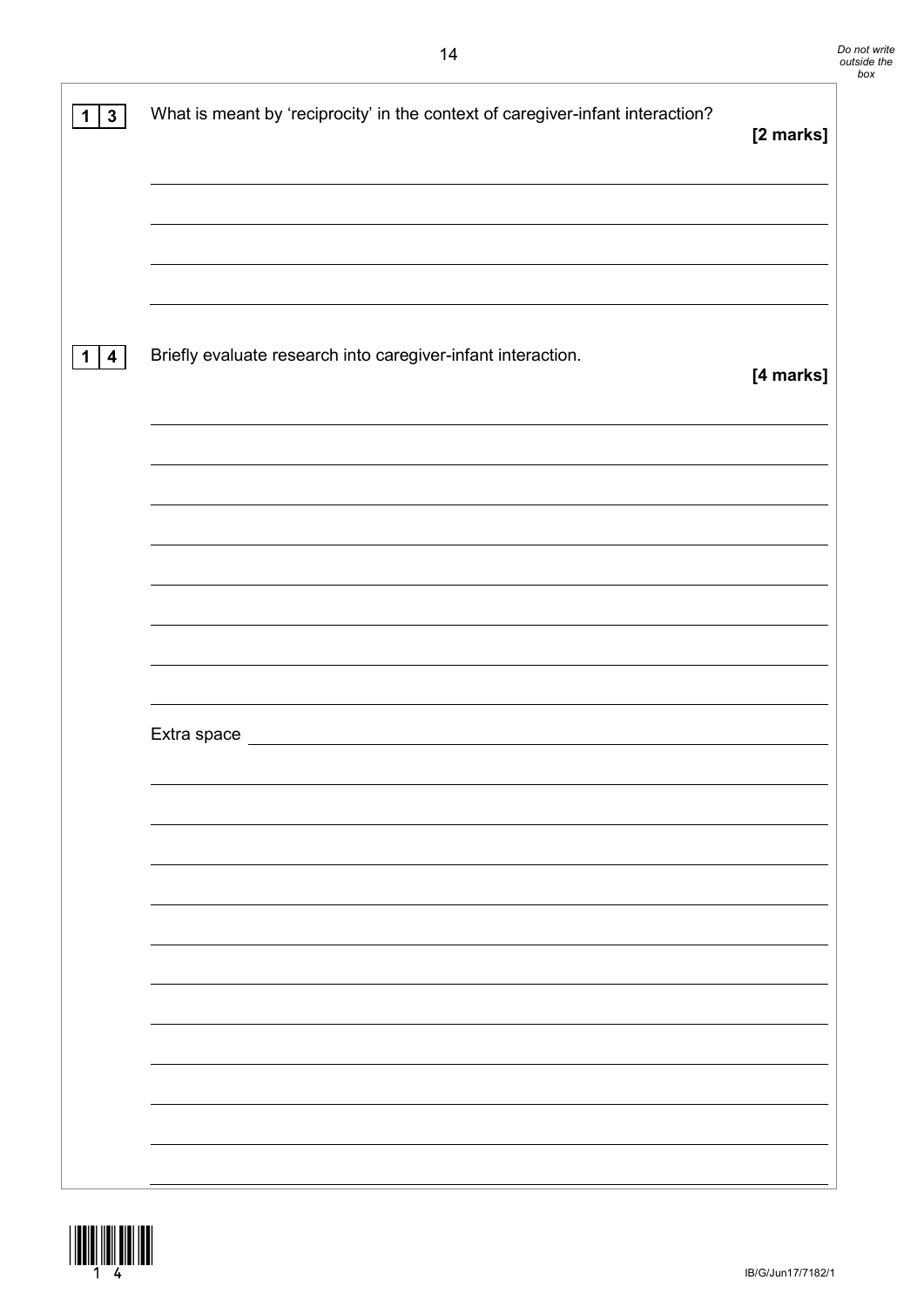|                     | Anca is an orphan who has recently been adopted by a British couple. Before being<br>adopted, Anca lived in an institution with lots of other children in very poor conditions.<br>Her new parents are understandably concerned about how Anca's early experiences may<br>affect her in the future. |
|---------------------|-----------------------------------------------------------------------------------------------------------------------------------------------------------------------------------------------------------------------------------------------------------------------------------------------------|
| 5 <sup>5</sup><br>1 | Use your knowledge of the effects of institutionalisation to advise Anca's new parents<br>about what to expect.                                                                                                                                                                                     |
|                     | [5 marks]                                                                                                                                                                                                                                                                                           |
|                     |                                                                                                                                                                                                                                                                                                     |
|                     |                                                                                                                                                                                                                                                                                                     |
|                     |                                                                                                                                                                                                                                                                                                     |
|                     |                                                                                                                                                                                                                                                                                                     |
|                     |                                                                                                                                                                                                                                                                                                     |
|                     |                                                                                                                                                                                                                                                                                                     |
|                     |                                                                                                                                                                                                                                                                                                     |
|                     |                                                                                                                                                                                                                                                                                                     |
|                     |                                                                                                                                                                                                                                                                                                     |
|                     | Turn over for the next question                                                                                                                                                                                                                                                                     |
|                     |                                                                                                                                                                                                                                                                                                     |
|                     |                                                                                                                                                                                                                                                                                                     |
|                     |                                                                                                                                                                                                                                                                                                     |
|                     |                                                                                                                                                                                                                                                                                                     |
|                     |                                                                                                                                                                                                                                                                                                     |
|                     |                                                                                                                                                                                                                                                                                                     |
|                     |                                                                                                                                                                                                                                                                                                     |
|                     |                                                                                                                                                                                                                                                                                                     |
|                     |                                                                                                                                                                                                                                                                                                     |
|                     |                                                                                                                                                                                                                                                                                                     |
|                     | Turn over $\blacktriangleright$                                                                                                                                                                                                                                                                     |

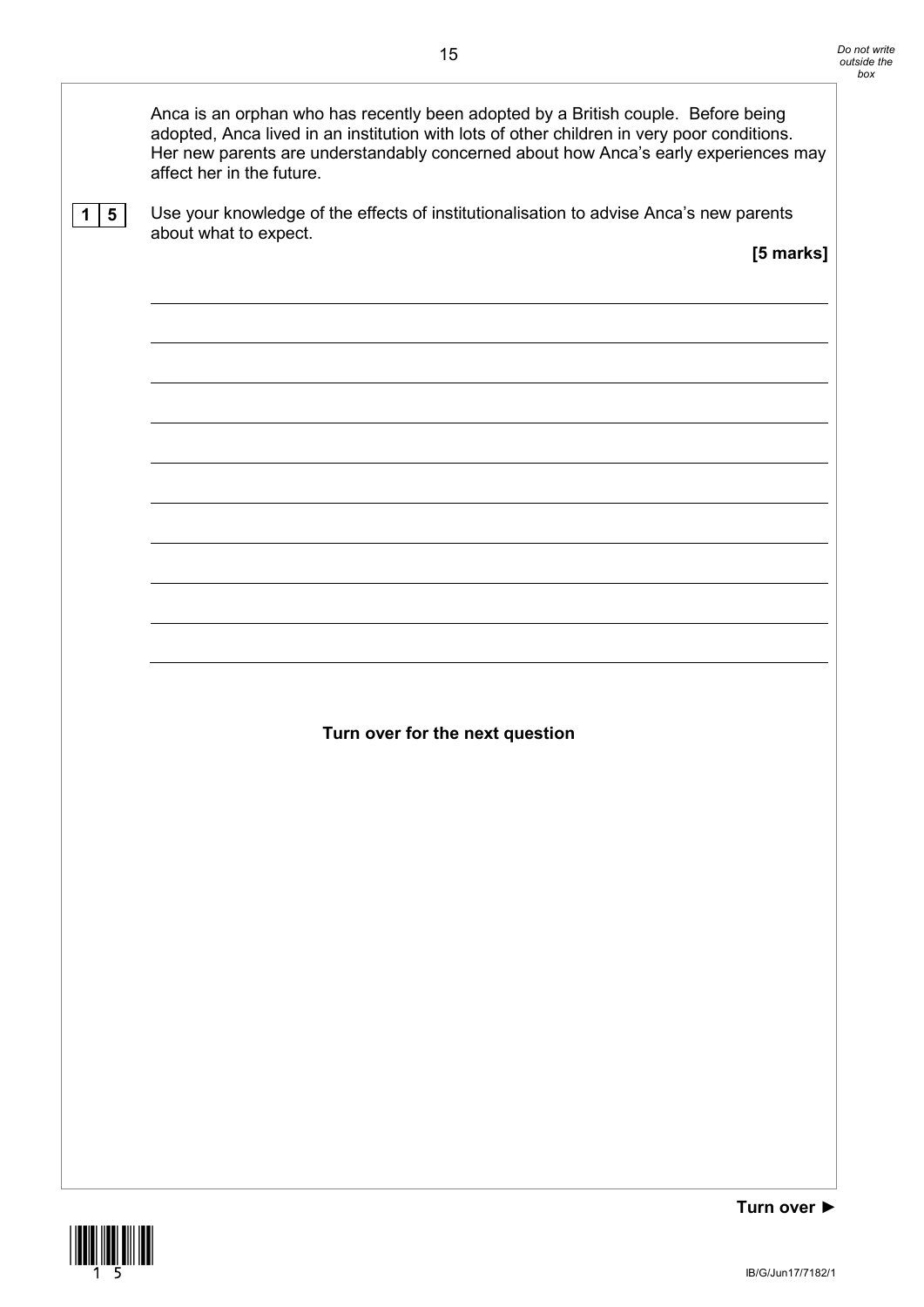| 6 <br>$\mathbf 1$ | Discuss findings of research into cultural variations in attachment. | [8 marks] |
|-------------------|----------------------------------------------------------------------|-----------|
|                   |                                                                      |           |
|                   |                                                                      |           |
|                   |                                                                      |           |
|                   |                                                                      |           |
|                   |                                                                      |           |
|                   |                                                                      |           |
|                   |                                                                      |           |
|                   |                                                                      |           |
|                   |                                                                      |           |
|                   |                                                                      |           |
|                   |                                                                      |           |
|                   |                                                                      |           |
|                   |                                                                      |           |
|                   |                                                                      |           |
|                   |                                                                      |           |

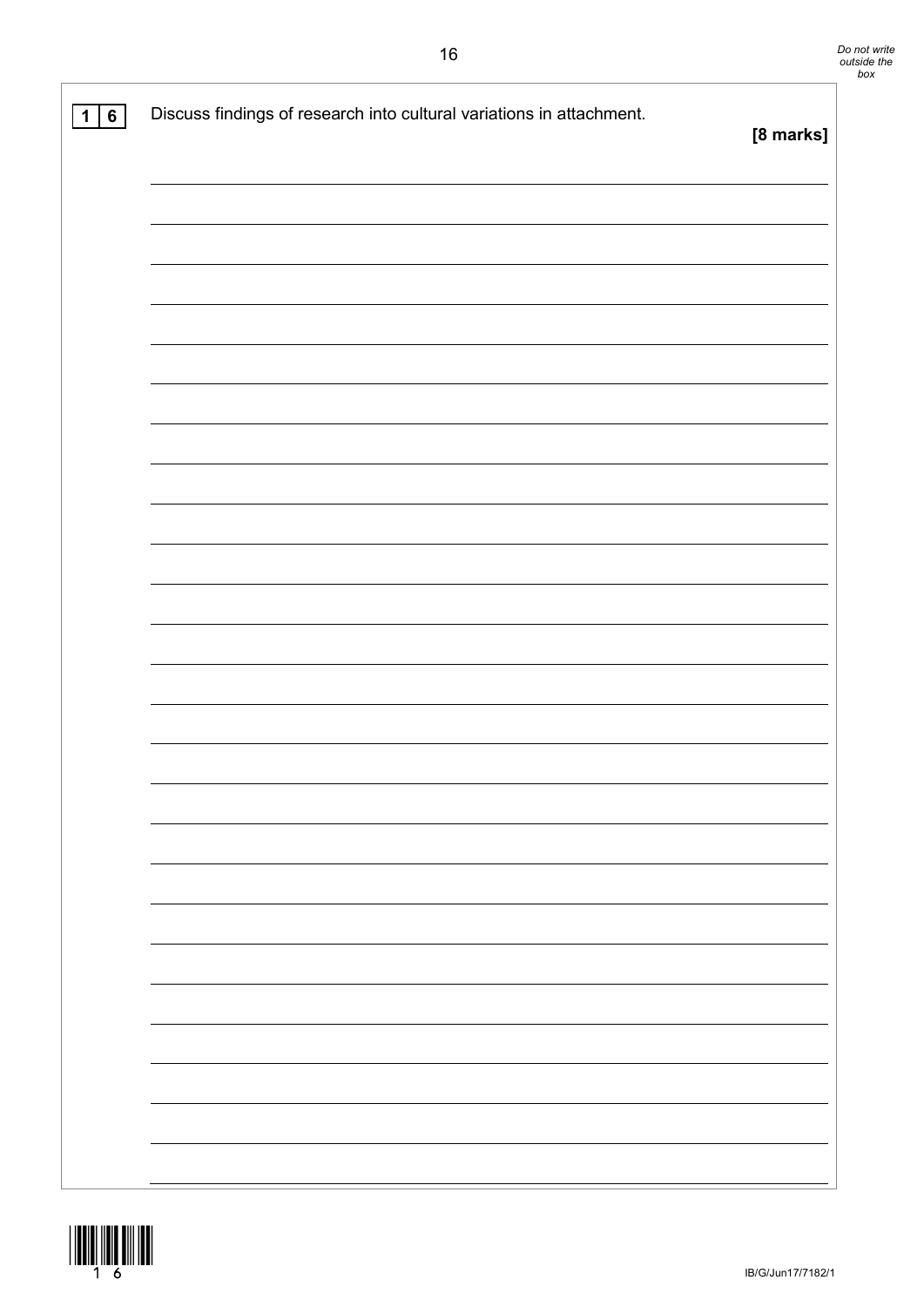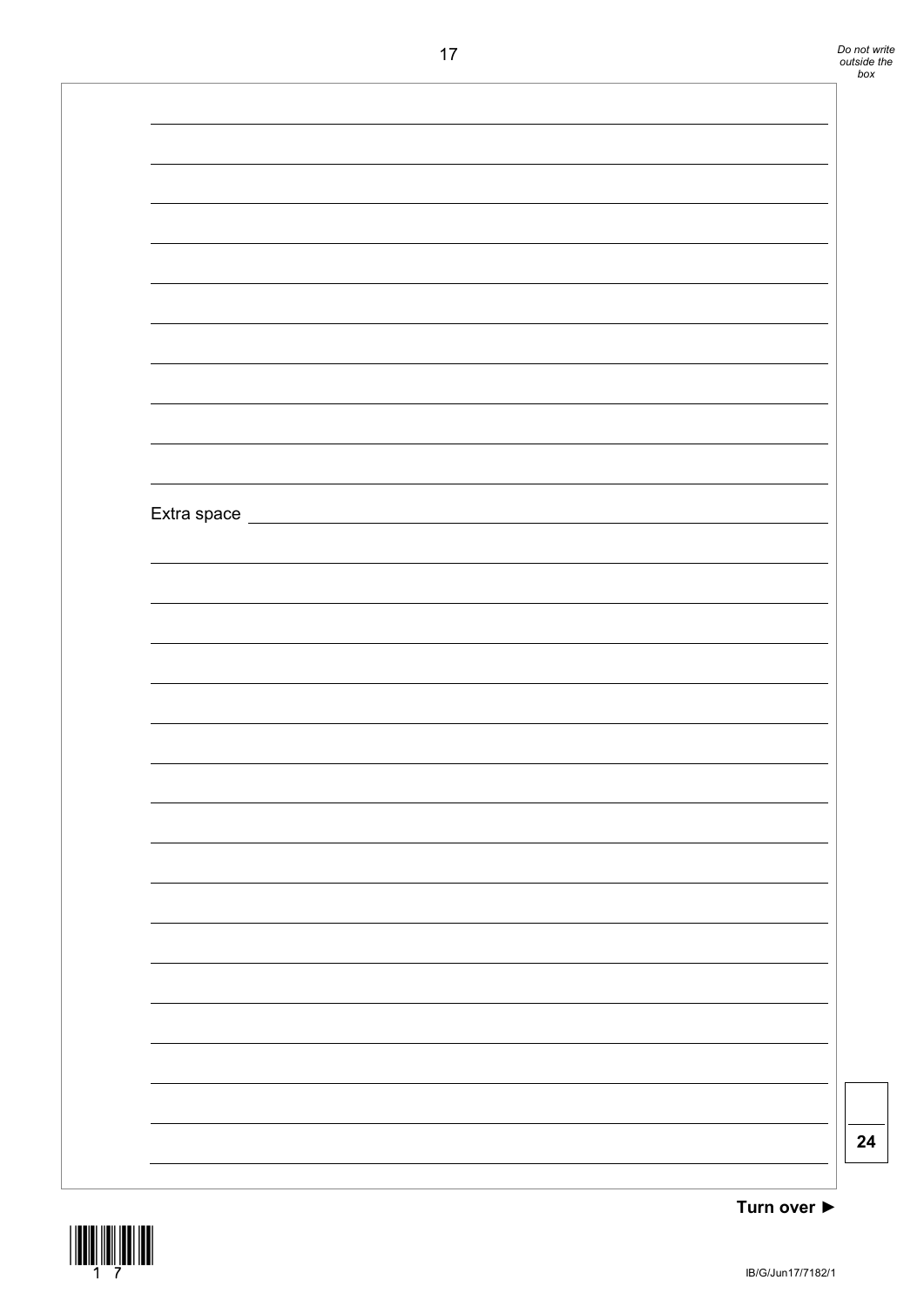| <b>Section D</b>                                                                                                                                                                                                                                                                                                                                                                                               |   |                                                                                                     |           |  |  |
|----------------------------------------------------------------------------------------------------------------------------------------------------------------------------------------------------------------------------------------------------------------------------------------------------------------------------------------------------------------------------------------------------------------|---|-----------------------------------------------------------------------------------------------------|-----------|--|--|
|                                                                                                                                                                                                                                                                                                                                                                                                                |   | Psychopathology                                                                                     |           |  |  |
|                                                                                                                                                                                                                                                                                                                                                                                                                |   | Answer all questions in this section.                                                               |           |  |  |
|                                                                                                                                                                                                                                                                                                                                                                                                                |   |                                                                                                     |           |  |  |
| For each multiple-choice question, completely fill in the circle alongside the appropriate answer.<br>$\odot$<br>CORRECT METHOD<br>$\infty$<br>$\Rightarrow$<br><b>WRONG METHODS</b><br>If you want to change your answer you must cross out your original answer as shown. $\triangleright$<br>If you wish to return to an answer previously crossed out, ring the answer you now wish to<br>select as shown. |   |                                                                                                     |           |  |  |
| $\overline{7}$                                                                                                                                                                                                                                                                                                                                                                                                 |   | Which two of the following are cognitive characteristics of obsessive compulsive disorder<br>(OCD)? |           |  |  |
|                                                                                                                                                                                                                                                                                                                                                                                                                |   | Choose two from the options A, B, C, D and E.                                                       |           |  |  |
|                                                                                                                                                                                                                                                                                                                                                                                                                |   |                                                                                                     | [2 marks] |  |  |
|                                                                                                                                                                                                                                                                                                                                                                                                                | A | Awareness that behaviour is irrational<br>$\circ$                                                   |           |  |  |
|                                                                                                                                                                                                                                                                                                                                                                                                                | B | Compulsions<br>$\circ$                                                                              |           |  |  |
|                                                                                                                                                                                                                                                                                                                                                                                                                | C | <b>Disgust</b><br>$\circlearrowright$                                                               |           |  |  |
|                                                                                                                                                                                                                                                                                                                                                                                                                | D | High anxiety<br>$\circ$                                                                             |           |  |  |
|                                                                                                                                                                                                                                                                                                                                                                                                                | E | Obsessions<br>$\circ$                                                                               |           |  |  |
|                                                                                                                                                                                                                                                                                                                                                                                                                |   |                                                                                                     |           |  |  |
|                                                                                                                                                                                                                                                                                                                                                                                                                |   |                                                                                                     |           |  |  |
|                                                                                                                                                                                                                                                                                                                                                                                                                |   |                                                                                                     |           |  |  |
|                                                                                                                                                                                                                                                                                                                                                                                                                |   |                                                                                                     |           |  |  |
|                                                                                                                                                                                                                                                                                                                                                                                                                |   |                                                                                                     |           |  |  |
|                                                                                                                                                                                                                                                                                                                                                                                                                |   |                                                                                                     |           |  |  |
|                                                                                                                                                                                                                                                                                                                                                                                                                |   |                                                                                                     |           |  |  |
|                                                                                                                                                                                                                                                                                                                                                                                                                |   |                                                                                                     |           |  |  |
|                                                                                                                                                                                                                                                                                                                                                                                                                |   |                                                                                                     |           |  |  |
|                                                                                                                                                                                                                                                                                                                                                                                                                |   |                                                                                                     |           |  |  |
|                                                                                                                                                                                                                                                                                                                                                                                                                |   |                                                                                                     |           |  |  |

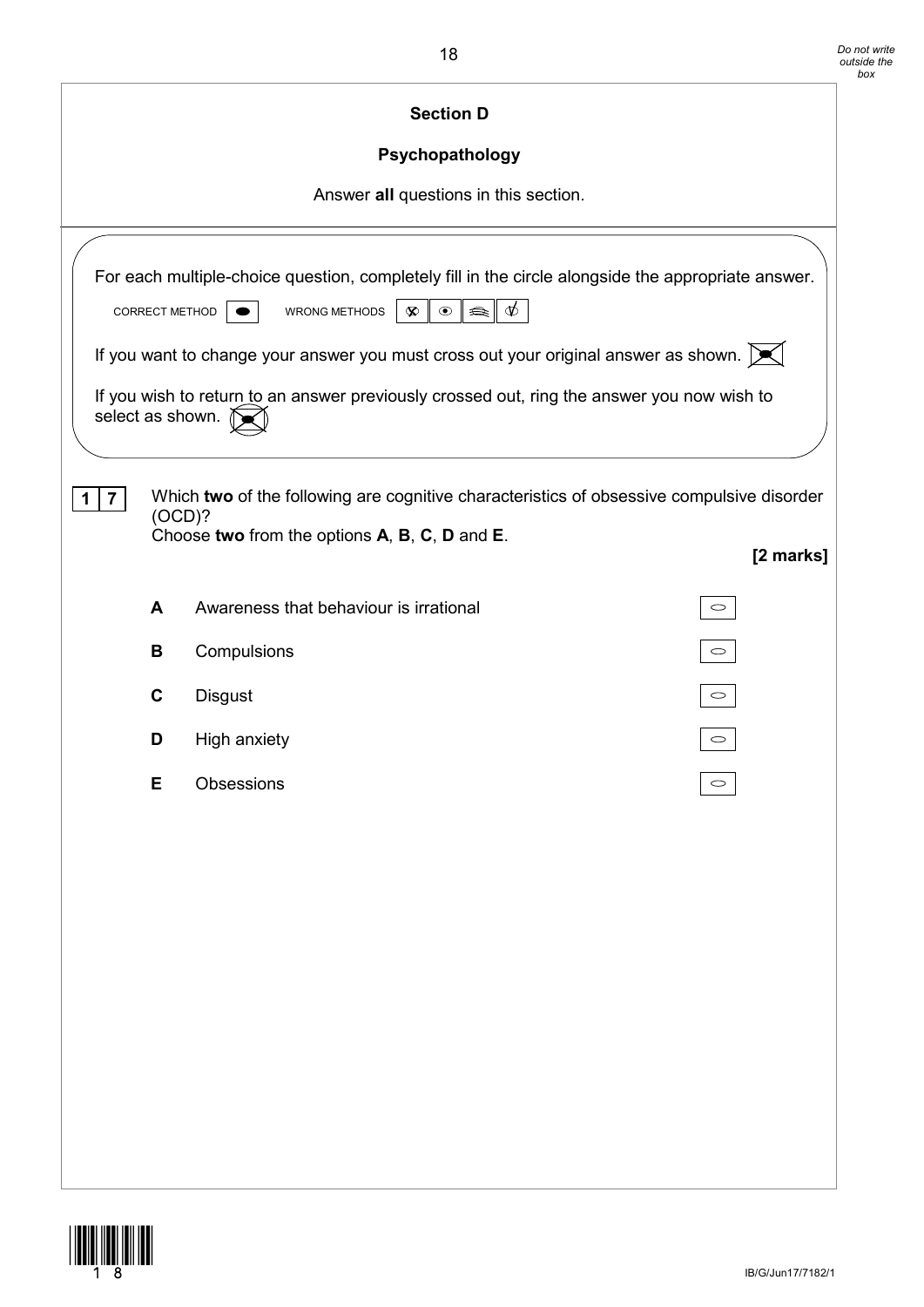| 8 <sup>1</sup><br>1 | Outline one or more ways in which behaviourists treat phobias. | [6 marks] |
|---------------------|----------------------------------------------------------------|-----------|
|                     |                                                                |           |
|                     |                                                                |           |
|                     |                                                                |           |
|                     |                                                                |           |
|                     |                                                                |           |
|                     |                                                                |           |
|                     |                                                                |           |
|                     |                                                                |           |
|                     |                                                                |           |
|                     |                                                                |           |
|                     |                                                                |           |
|                     |                                                                |           |
|                     |                                                                |           |
|                     |                                                                |           |
|                     |                                                                |           |

 $\begin{array}{c} \begin{array}{c} \begin{array}{c} \text{1} \\ \text{1} \\ \text{1} \\ \text{2} \end{array} \end{array} \end{array}$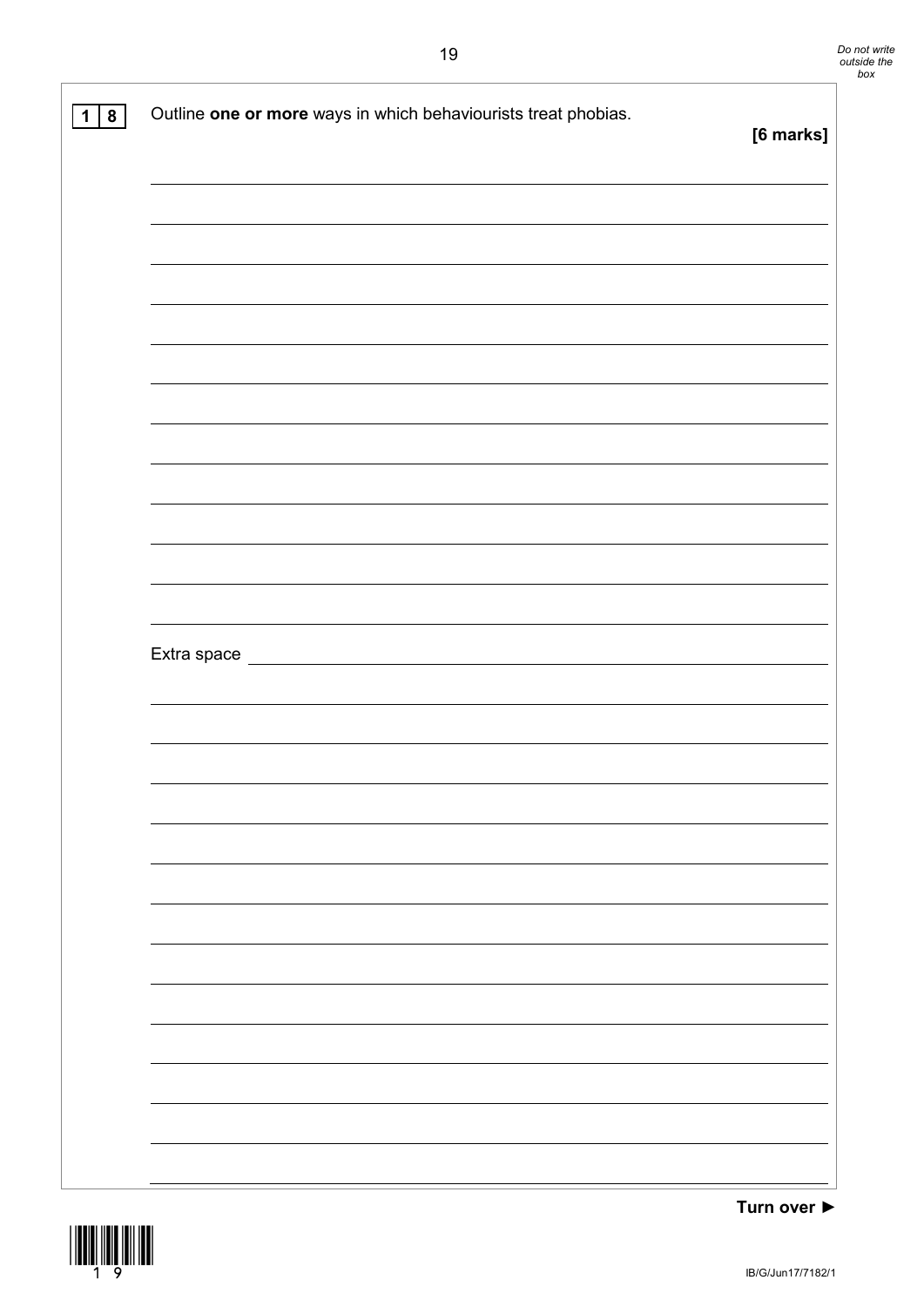| 9 | Rob is a sixth form student who has started hearing voices in his head. The voices come<br>often, are usually threatening and make Rob feel frightened. The voices are making it<br>difficult for Rob to complete his homework properly and he is worried about how this may<br>affect his chances of going to university. Rob has not told anyone about his experiences,<br>but his parents and teachers have noticed that he appears distracted, anxious and untidy.<br>Outline and evaluate failure to function adequately and deviation from ideal mental health<br>as definitions of abnormality. Refer to the experiences of Rob in your answer.<br>[16 marks] |
|---|----------------------------------------------------------------------------------------------------------------------------------------------------------------------------------------------------------------------------------------------------------------------------------------------------------------------------------------------------------------------------------------------------------------------------------------------------------------------------------------------------------------------------------------------------------------------------------------------------------------------------------------------------------------------|
|   | You may use this space to plan your answer.                                                                                                                                                                                                                                                                                                                                                                                                                                                                                                                                                                                                                          |
|   |                                                                                                                                                                                                                                                                                                                                                                                                                                                                                                                                                                                                                                                                      |
|   |                                                                                                                                                                                                                                                                                                                                                                                                                                                                                                                                                                                                                                                                      |
|   |                                                                                                                                                                                                                                                                                                                                                                                                                                                                                                                                                                                                                                                                      |
|   |                                                                                                                                                                                                                                                                                                                                                                                                                                                                                                                                                                                                                                                                      |
|   |                                                                                                                                                                                                                                                                                                                                                                                                                                                                                                                                                                                                                                                                      |
|   |                                                                                                                                                                                                                                                                                                                                                                                                                                                                                                                                                                                                                                                                      |
|   |                                                                                                                                                                                                                                                                                                                                                                                                                                                                                                                                                                                                                                                                      |
|   |                                                                                                                                                                                                                                                                                                                                                                                                                                                                                                                                                                                                                                                                      |
|   |                                                                                                                                                                                                                                                                                                                                                                                                                                                                                                                                                                                                                                                                      |
|   |                                                                                                                                                                                                                                                                                                                                                                                                                                                                                                                                                                                                                                                                      |
|   |                                                                                                                                                                                                                                                                                                                                                                                                                                                                                                                                                                                                                                                                      |
|   |                                                                                                                                                                                                                                                                                                                                                                                                                                                                                                                                                                                                                                                                      |
|   |                                                                                                                                                                                                                                                                                                                                                                                                                                                                                                                                                                                                                                                                      |
|   |                                                                                                                                                                                                                                                                                                                                                                                                                                                                                                                                                                                                                                                                      |
|   |                                                                                                                                                                                                                                                                                                                                                                                                                                                                                                                                                                                                                                                                      |
|   |                                                                                                                                                                                                                                                                                                                                                                                                                                                                                                                                                                                                                                                                      |
|   |                                                                                                                                                                                                                                                                                                                                                                                                                                                                                                                                                                                                                                                                      |
|   |                                                                                                                                                                                                                                                                                                                                                                                                                                                                                                                                                                                                                                                                      |
|   |                                                                                                                                                                                                                                                                                                                                                                                                                                                                                                                                                                                                                                                                      |
|   |                                                                                                                                                                                                                                                                                                                                                                                                                                                                                                                                                                                                                                                                      |
|   |                                                                                                                                                                                                                                                                                                                                                                                                                                                                                                                                                                                                                                                                      |
|   |                                                                                                                                                                                                                                                                                                                                                                                                                                                                                                                                                                                                                                                                      |
|   |                                                                                                                                                                                                                                                                                                                                                                                                                                                                                                                                                                                                                                                                      |

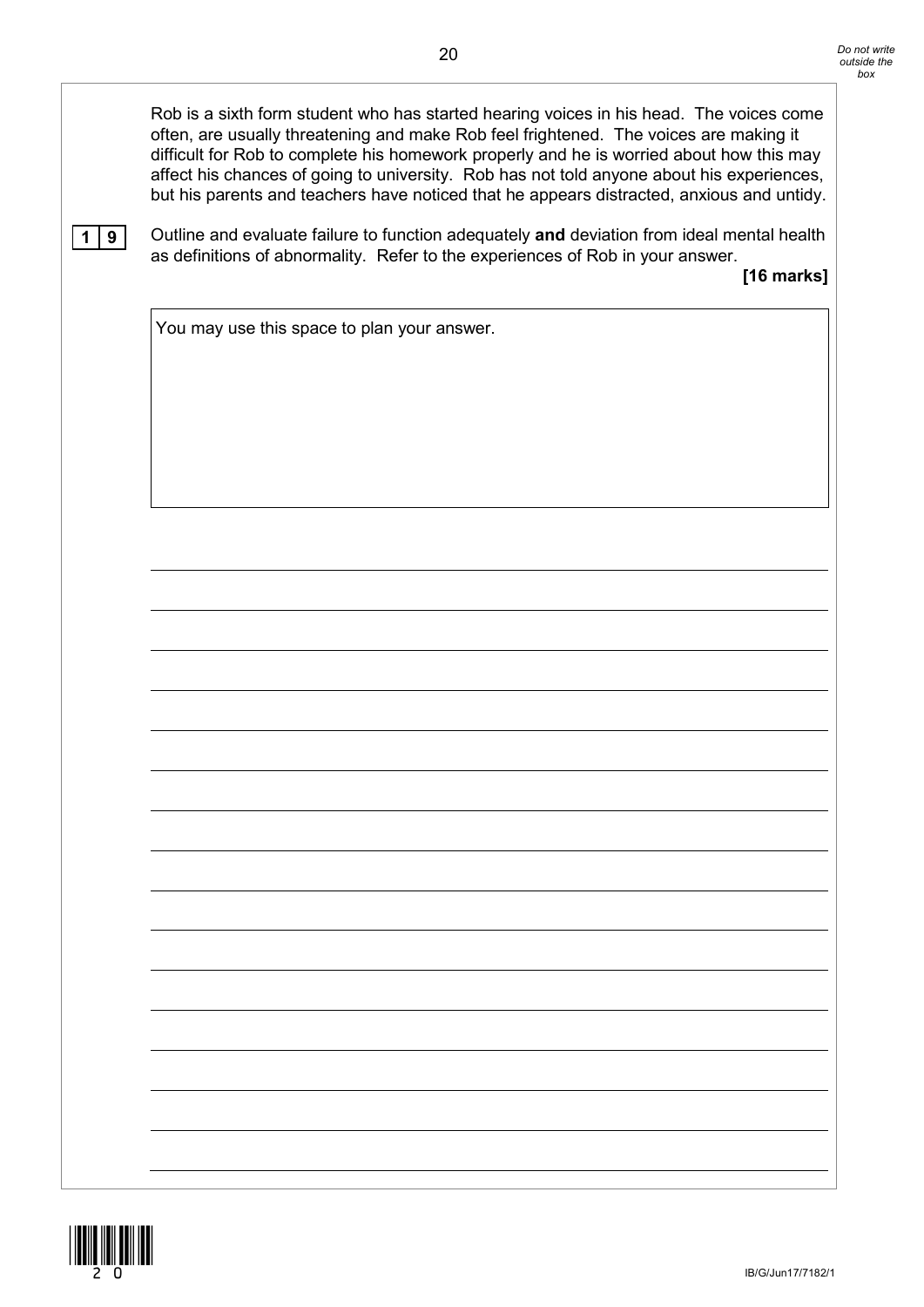

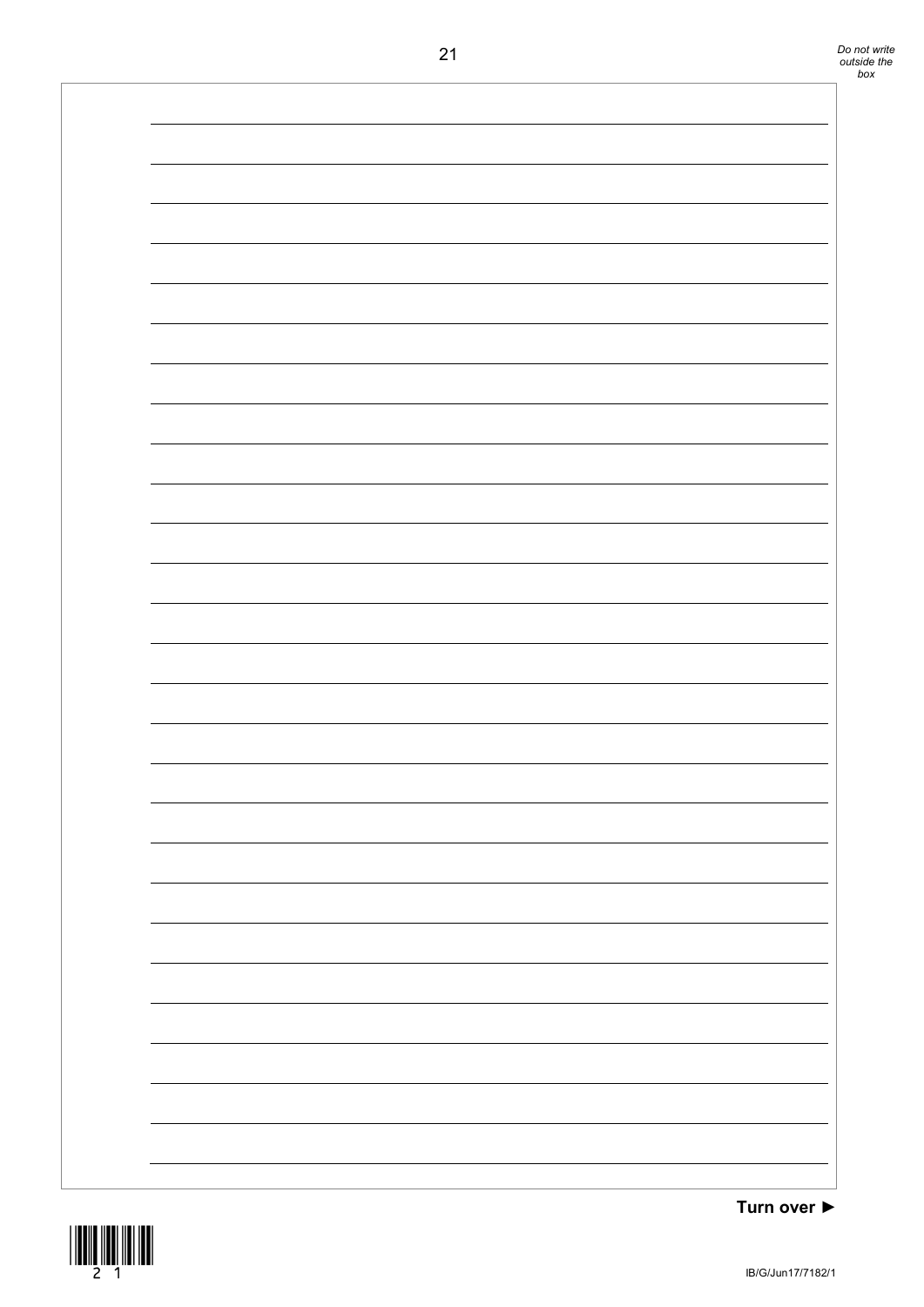

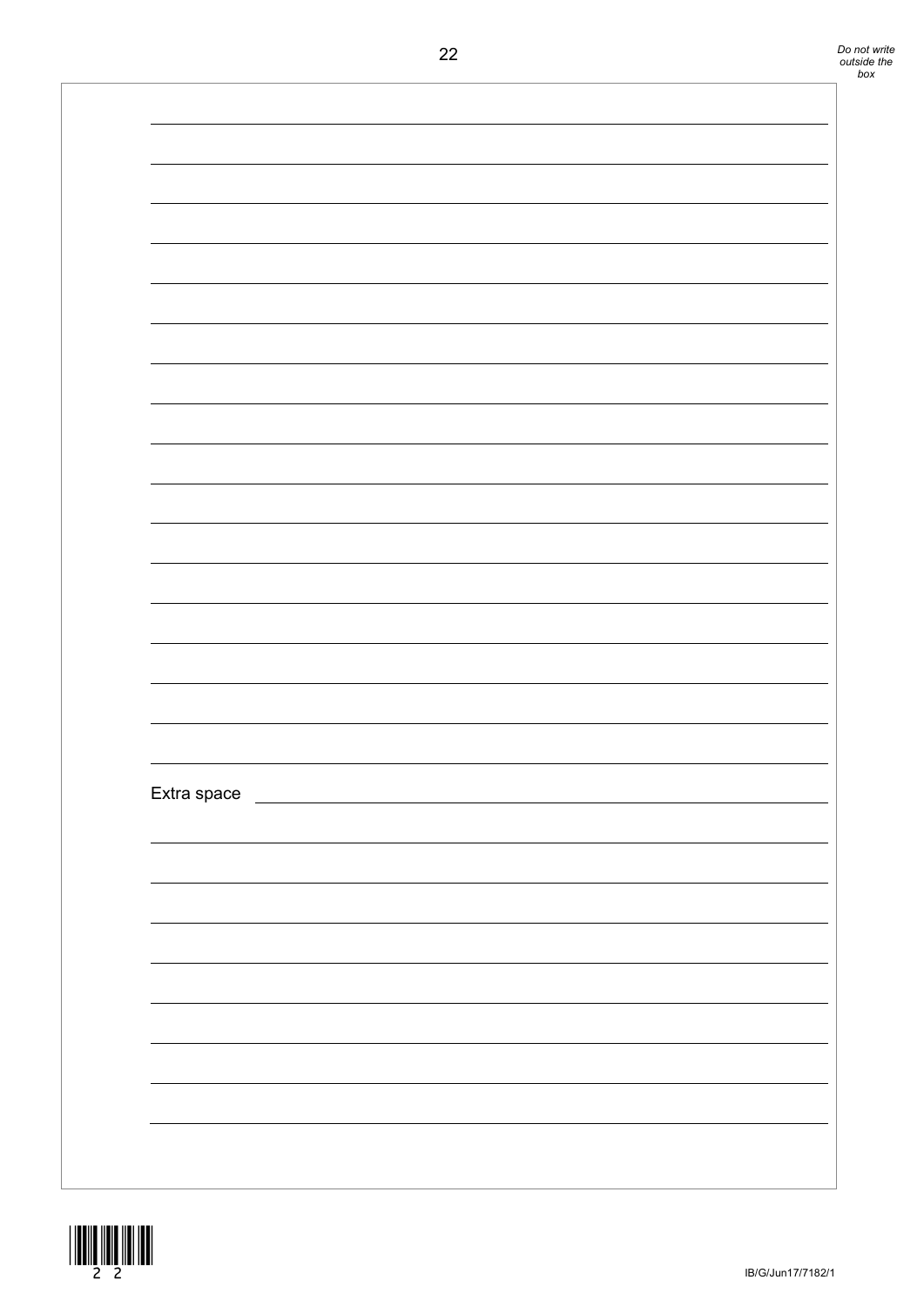



IB/G/Jun17/7182/1